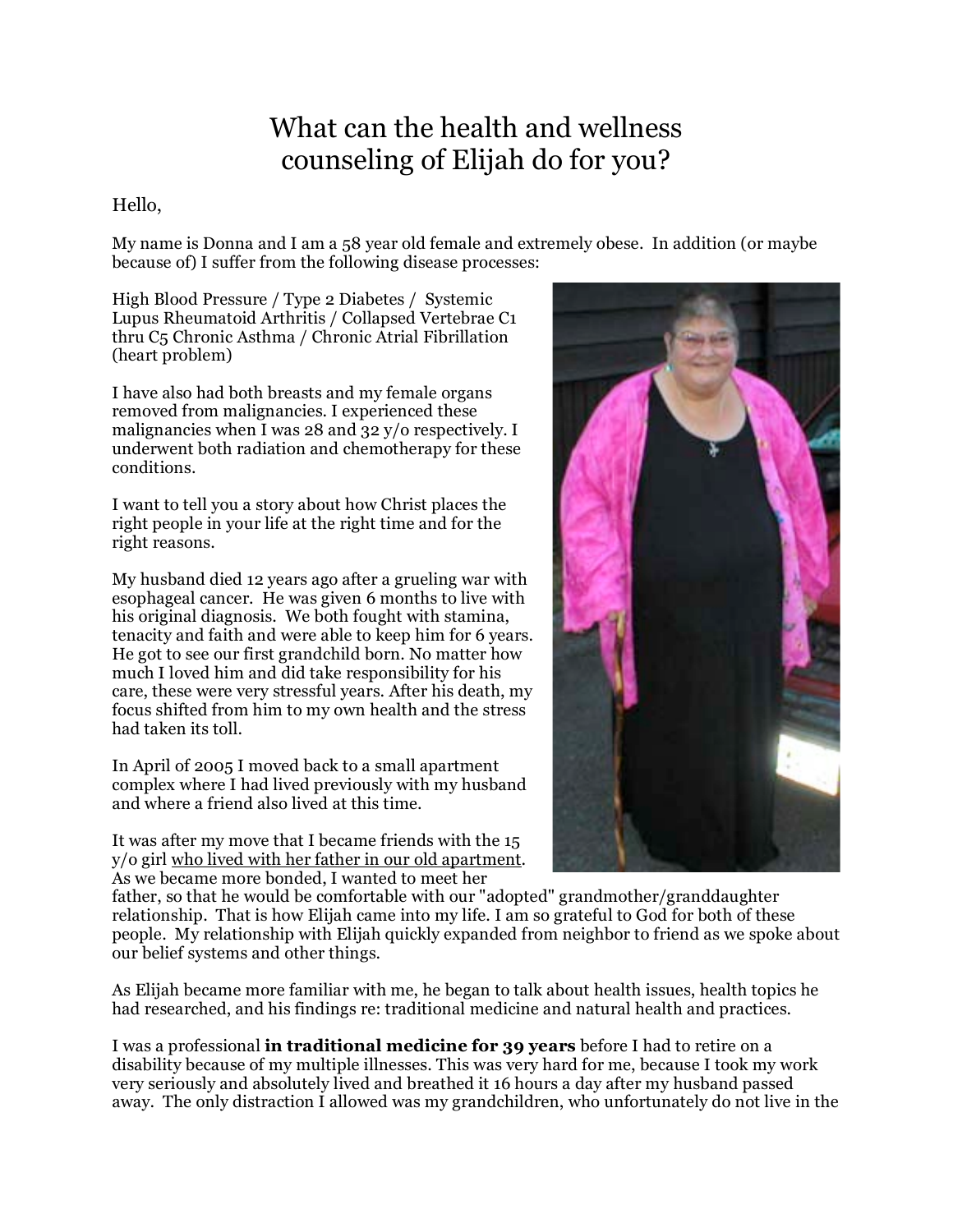same city with me.

I currently take 19 different chemical medications daily and 3 other medications "as needed."

Out of concern for the interactions I might be experiencing, Elijah researched my conditions, especially my auto-immune issues and began to share his beliefs, knowledge and personal experience with herbal/natural substitutes for my extremely long medication list. I was slightly apprehensive at first, because of my career background and I also have a BS in chemistry...but Elijah was patient and thorough in his approach, sharing data and information with me so I could study and decide for myself. I also spoke with my family practitioner, who is open to new ideas.

Well, I have to say, that I know this journey is just beginning......but some of the results I have seen from this natural approach and supplementation astound me. I am losing weight without dieting but changing my eating habits....I still eat many foods that I like, but I try to choose the healthier alternative. I don't always make the right choice, but it is becoming easier and easier.

Because of one of the natural approaches that Elijah shared with **me I am experiencing amazing results**. It helps with digestion and it also kills Candida Albicans (yeast), which is a plague to many people, some who don't even realize it. Elijah has been amused, because I have found a couple of new uses for this wonderful product. Some heavier people, especially women, find that they have folds and crevices that promote the growth of Candida. It has taken away the itch and irritation that accompanies this condition. Another thing I discovered, quite by accident, is that it promotes healing of cuticles and nail beds. This doesn't sound too important, but if you suffer from bleeding cuticles and brittle broken nails, it can be quite aggravating as well as painful......no more problems there for me anymore......I use it internally and externally and it is a miracle. I have lost 22 lbs. in the last 2 months.....and remember, **I wasn't really trying**.

He had also pointed out some other natural compounds that help a great deal with my other problems.......My Lupus is not as painful. My joints are more flexible; I have not had the "Lupus Butterfly" rash on my face for over 5 weeks now. **I have had more life-changing results in the short period that I have been getting help from Elijah than the many years, many doctors and many medications that I have been dealing with prior to meeting him**.

My blood sugars and blood pressure have reached normal levels and my MD. has cut back on the amount of medication I was taking for both of those issues. My energy levels have gone way up and I am far less tired than I was before working with Elijah.

It is my goal to someday not be reliant on any of these unnatural chemicals that I currently depend on. I will keep you posted how that is going....but with the help of Jesus and Elijah, my chances of success couldn't be better. I know I will be able to experience more and more freedom of debilitating symptoms and will also be able to increase my ability to be more productive and contribute more to human kind than I am able to accomplish now. I feel this in my heart.

Please feel free to email Elijah or me via my website at: www.koberstine.com if you have any questions about the BEGINNING of my story.

Thank you for your time...

Donna www.donnakoberstine.com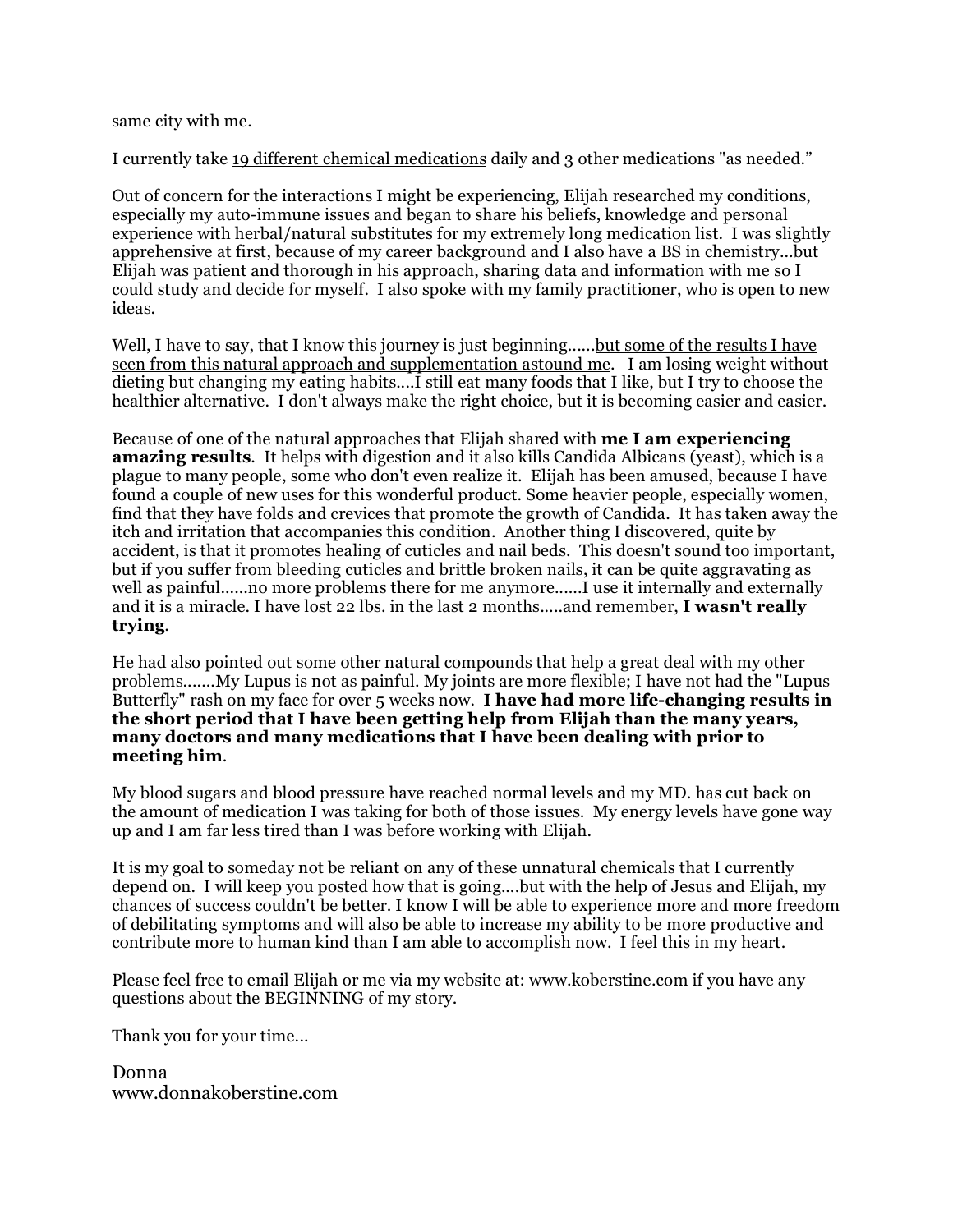

Monday, August 29, 2005

To Whom it may Concern:

Elijah has been under chiropractic care for approximately 5 years in our office. I have had the pleasure to watch his health potential expand over the past years from chiropractic care and his natural / Biblical approach to health.



Elijah has a vast knowledge regarding health and health paradigms, with his strongest point being nutrition.

Elijah has helped me see the patient as a whole- mind-body-spirit. Elijah is constantly expanding his knowledge base by reading, learning, and implementing. I feel he has helped me become a better chiropractor by infusing his knowledge into our patient base and by offering natural / Biblical counsel for our patients when necessary.

I have seen countless people improve their overall health and lives with Elijah's help. We are blessed to have someone of his integrity and knowledge as a part of our office and as a natural healthcare colleague.

 $\sqrt{s/2}$ Scott R Lynch, D.C. www.crownhillchiropratic.com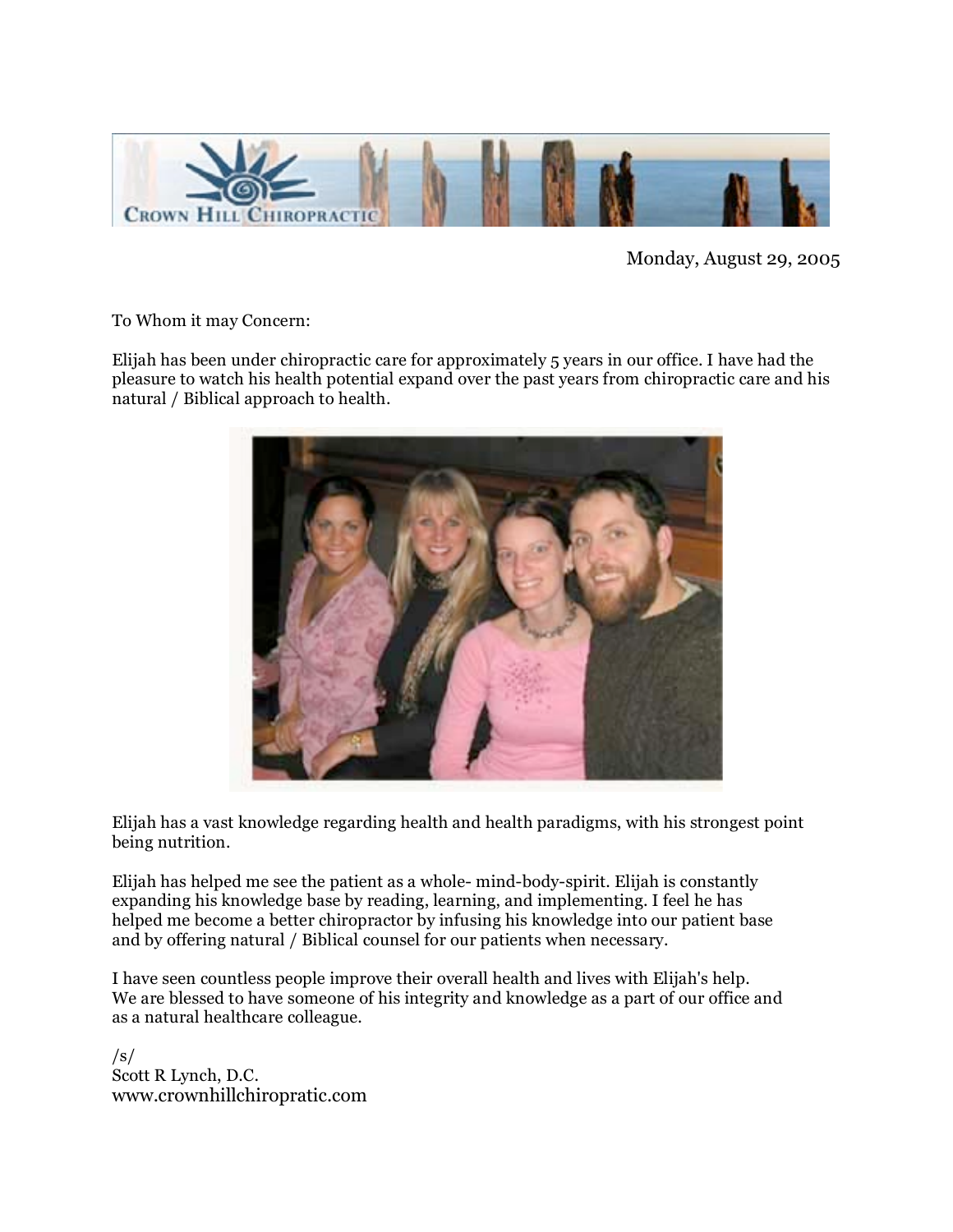Ref: Elijah's health and wellness counsel

To Whom it may concern:

Here's a brief status on my wife's and I diet plan.

- $\ddot{\bullet}$  Start date was 8-01-05 I weighed 200 lbs my wife weighed 130lbs.
- $\pm$  The goal for me is to reduce to 180 lbs and my wife 120lbs

As of this writing (8-17-05) I weighed in at 189lbs and my wife 125lbs. This reduction of weight is attributed to your recommendations on nutrition and the supplementation you have shared with us. Keep in mind we have not done any gym activity this is strictly changing the way we eat and the implantation of the health practices and education that you have shared with us.

Our last weight loss campaign I focused on the work out not necessary the diet and got strong but no significant weight loss. This go round we will focus on diet. When I hit the 185lbs mark I will incorporate lifting weights and aerobic exercise.

Another benefit that my wife and I have truly been thankful for is the near absence of what was previously a real challenge for us both. Mood and other symptoms related to the monthly hormonal experiences that my wife would have. Since getting started on your plan, we have both seen major changes that have pretty much eliminated some of the emotional and relational challenges we faced prior to your program.

My wife and I thank you for taking the time out to first educate us and help us implement a plan that we can actually stick to, and also showing me that the cost of eating healthy, natural and organic food is roughly the same as eating refined, processed foods.

God bless you and I believe this will affect many people.

Sincerely,



 $/s/$ Pastor Art Sauls Tender Mercy Deliverance Center www.ArtSauls.com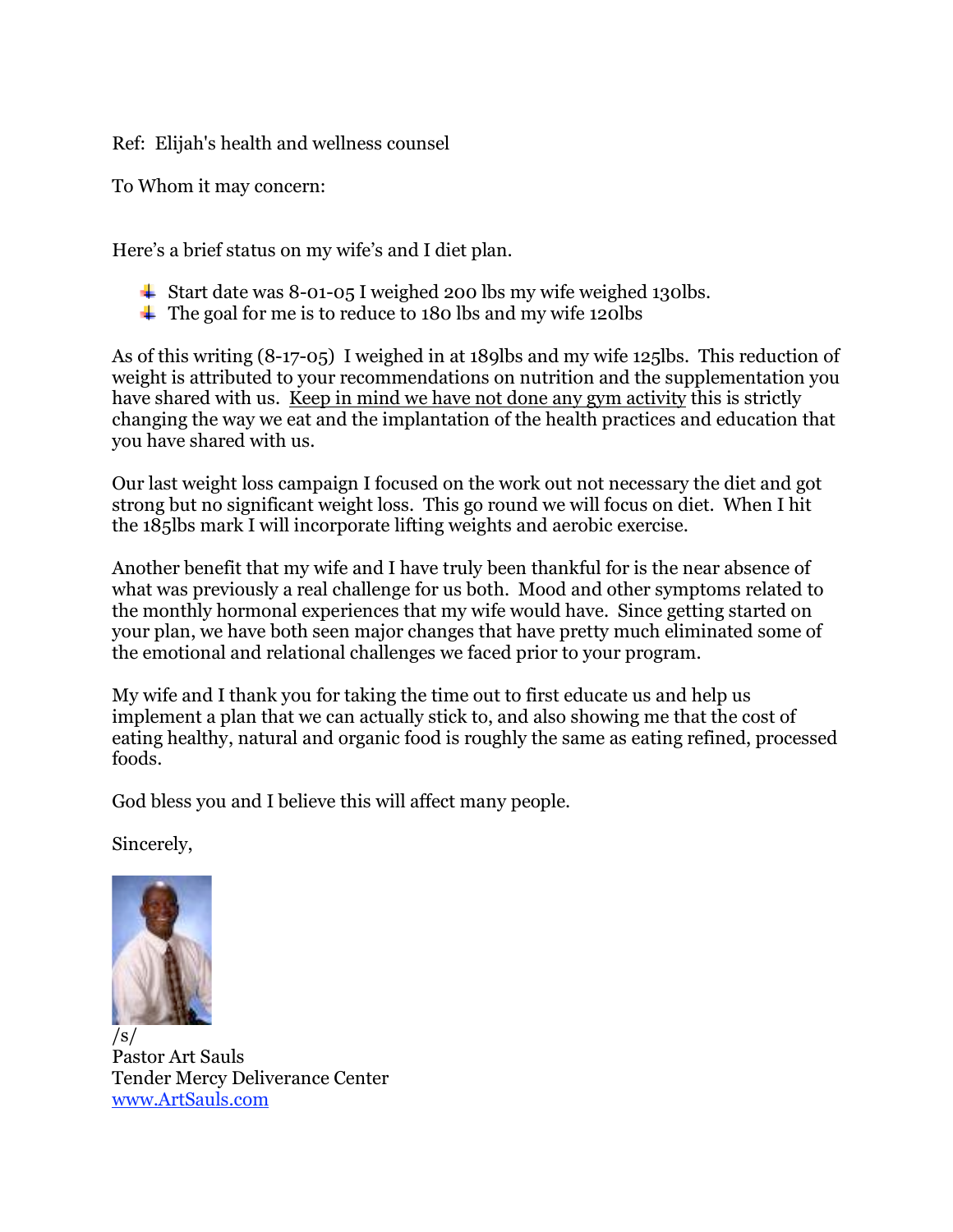#### Dear friends,

I have had the pleasure of knowing Elijah for about 3 years now. First as a mentor in my Christian walk through the MHI Live Ministry room, then as a staff member of MHI, and later, as a friend. In all the time I have known him I have had nothing but the utmost respect for him as a student and teacher of the Word of God.

Amongst the vast amount of study Elijah has undertaken is the subject of health: what causes good health, what leads to "disease" and how the body is designed to heal itself. I have known this about him for all these years, but having grown up on the "All-American" diet, have resisted seeking his knowledge in this area because I did not want to change.

**I know without any doubt the choices I was making were killing me**. In fact, in the past three years I've suffered numerous gall-bladder attacks resulting in the eventual removal of my gall bladder and later an appendectomy. I experienced diarrhea about 15 minutes after at least one meal a day. I endured a tremendous amount of gas on a daily basis and suffered heartburn of various intensities at least 3 days a week for about 6 years.

I smoked, drank about two pots of coffee per day, did not exercise and was about 80 pounds overweight. I



tired easily, suffered numbness and tingling in my hands, I had to be careful with my knees and knew that if something didn't change I'd eventually required knee replacement surgery, and my eyes were growing weaker and weaker.

I had not sought help until the proverbial handwriting was on the wall. But God is gracious and merciful toward me, and provides just what I need when I am ready for it.

Since beginning Elijah's Optimal Health Program I have quit smoking, a 28 yr, 1 - 1.5 pack per day habit. Some of you may not appreciate what a miracle that is. Now I can walk without getting short of breath. I have saved lots of money. No more shame...being a smoking Christian.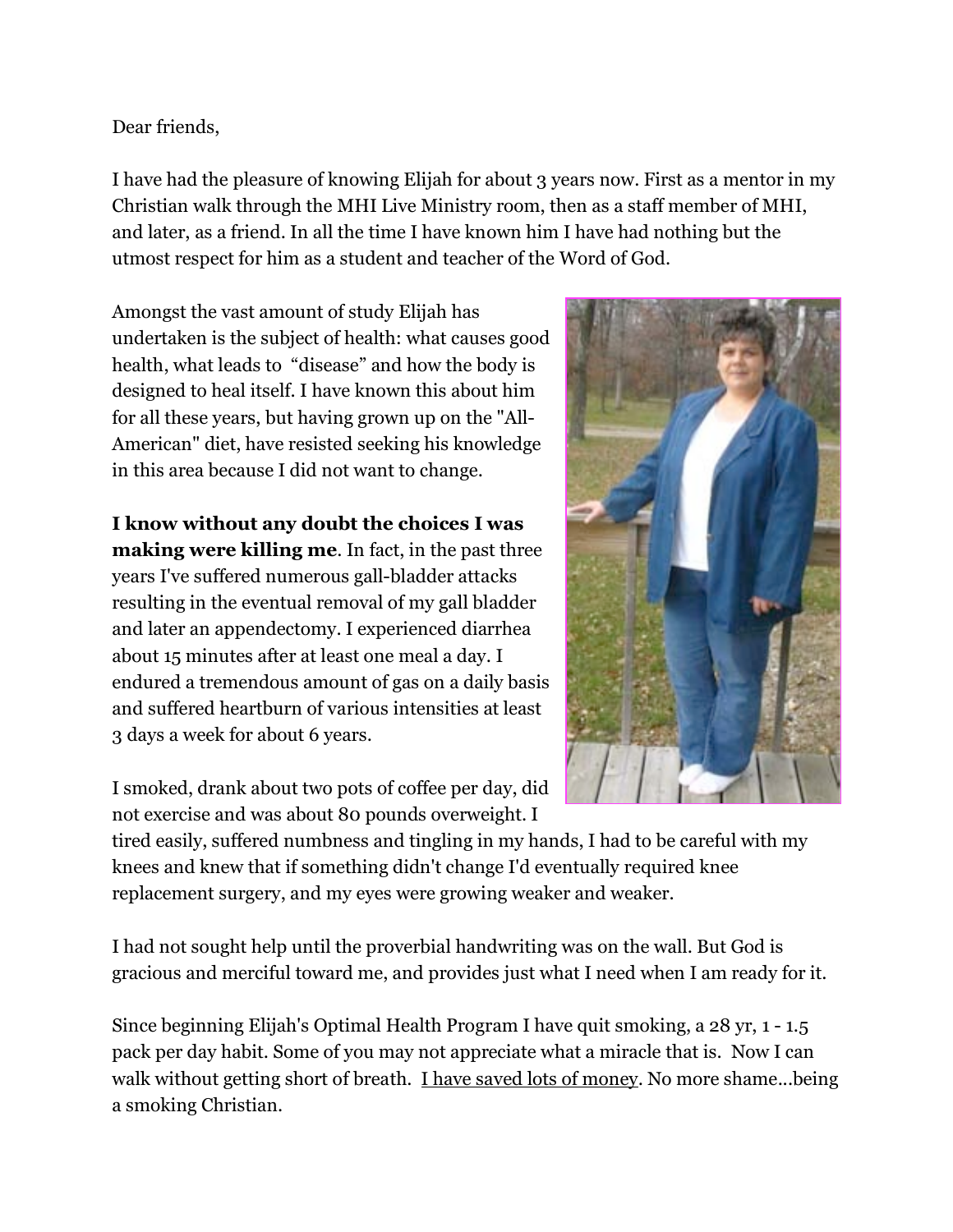**I have radically but easily changed my nutrition**, including dropping a 30+ year coffee habit. I have no more diarrhea, no more heartburn, I've lost 10 pounds and 3 people have commented on "*how good*" I look in the past week. My water consumption has increased considerably which decreased numbness in a pinky from 6 yr old nerve damage. It feels less noticeable after only two days. My complexion has cleared up dramatically, my tongue is pink, my teeth are whiter!

These changes led to my beginning to walk for exercise...which has resulted in: Increased body strength, no more lower back ache from doing household tasks. I am less "clumsy", more in control of entire body**. I attribute all these blessings and radical life changes to the education, the support and the counsel I have received through Elijah and GodsBlessing.com**.

You must be asking yourself why I would share all this secret shame with total strangers. The answer is simple. It is my hope that by exposing my spiritual and physical self to you, and sharing how he has already helped me turn my spiritual & physical life around, that you will feel more comfortable taking the first step by signing up for Elijah's Optimal Health Program. Don't wait until you have as many (or more) problems than I had. By the way, this is my "before" picture.... The "after picture is still in the making!!

It is my belief that Elijah can be of just as much benefit to you in your physical walk, as he has been in my spiritual and physical walk. Perhaps you are ready to pursue a healthy lifestyle but do not have the energy, skills or finances required to study and learn how to turn your health around, and don't know who you can turn to for guidance in wisdom and truth. Talk to Elijah. He has never turned down someone truly in need.

Of all the people I have known in my life, Elijah is one of the very few I trust implicitly. Why? Because he has proven consistently that his highest priority in life is to know God and serve Him. He has no ulterior motive in blessing people generously with what God has taught him through his significant, personal investment. His desire is that the light of God shines through him to change people's lives...and it does.

To God be the glory,

 $\sqrt{s}$ Lynn www.MarriageHealing.ORG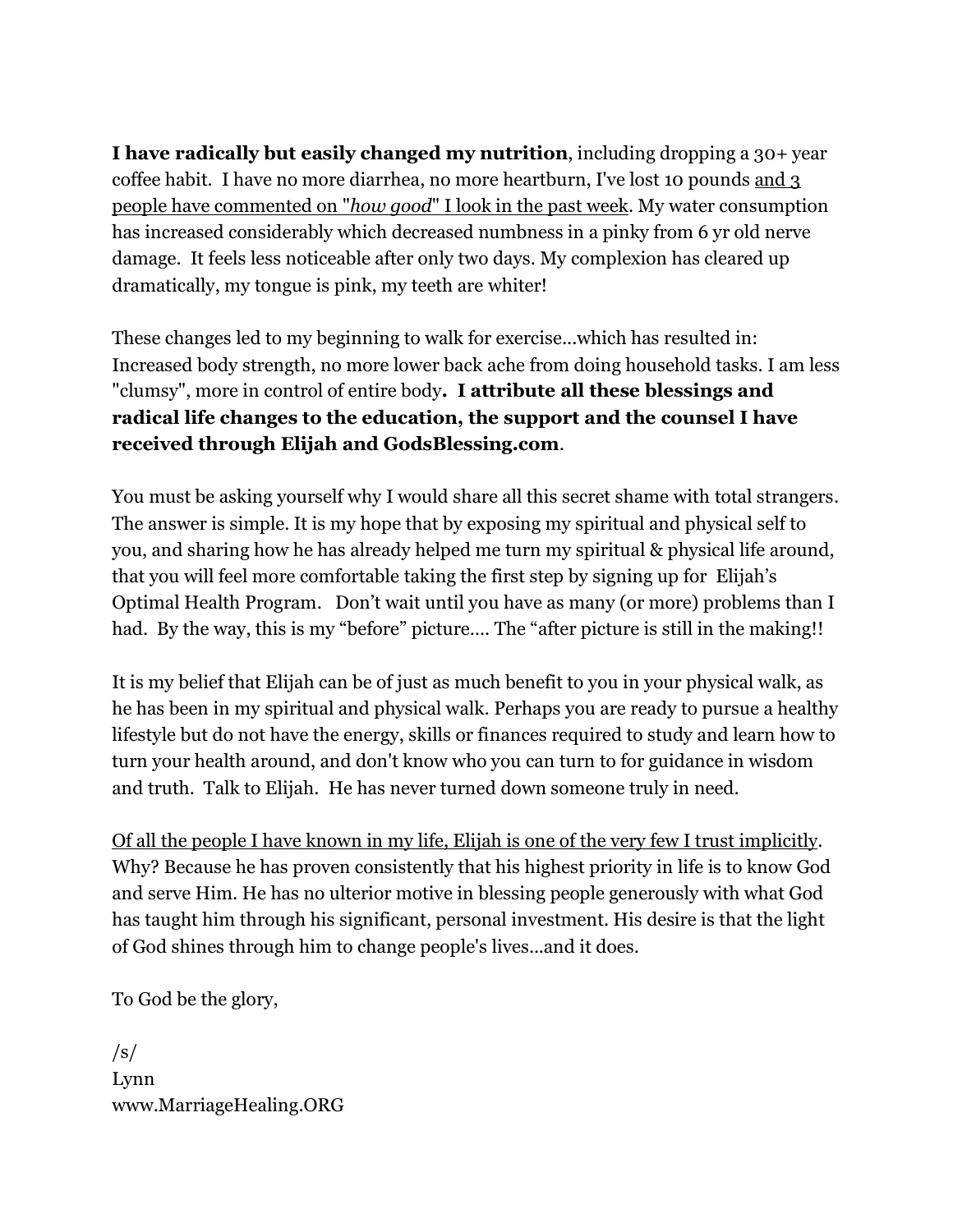To: Whom it may concern Date: November 30, 2005

Subject: The Optimal Health Program

I've struggled with my weight my whole life. I have low thyroid function and others things that made losing weight difficult. I had been faithfully a part of a women's fitness gym for three months earlier this year and lost no weight.

In the first 3 to 4 week using Elijah's suggestions, I lost 17 pounds. I have lost the desire for chocolate and other sweets.

## **I am confident for the first time in years that I will lose all my extra weight.**

I have more energy and find myself getting more and more active. My eyes are bluer and brighter. My allergies, which were very exhausting, are gone! No drainage down the back of my throat, no itchy eyes, and sneezing.

Having someone like Elijah in my corner, is tremendous! He is very knowledgeable and supportive. He has gotten me to take steps to correct a problem with my teeth which I had been needing to take care of for years. Although he lives nowhere near me, he found the best biological dentist in my area, who is incredible. I have already been watching informative videos and seeing how serious it is that I take care of this problem immediately.

Elijah is genuinely interested in my health and holds me accountable. I can highly recommend this program!

**Charlotte** csburg@sbcglobal.net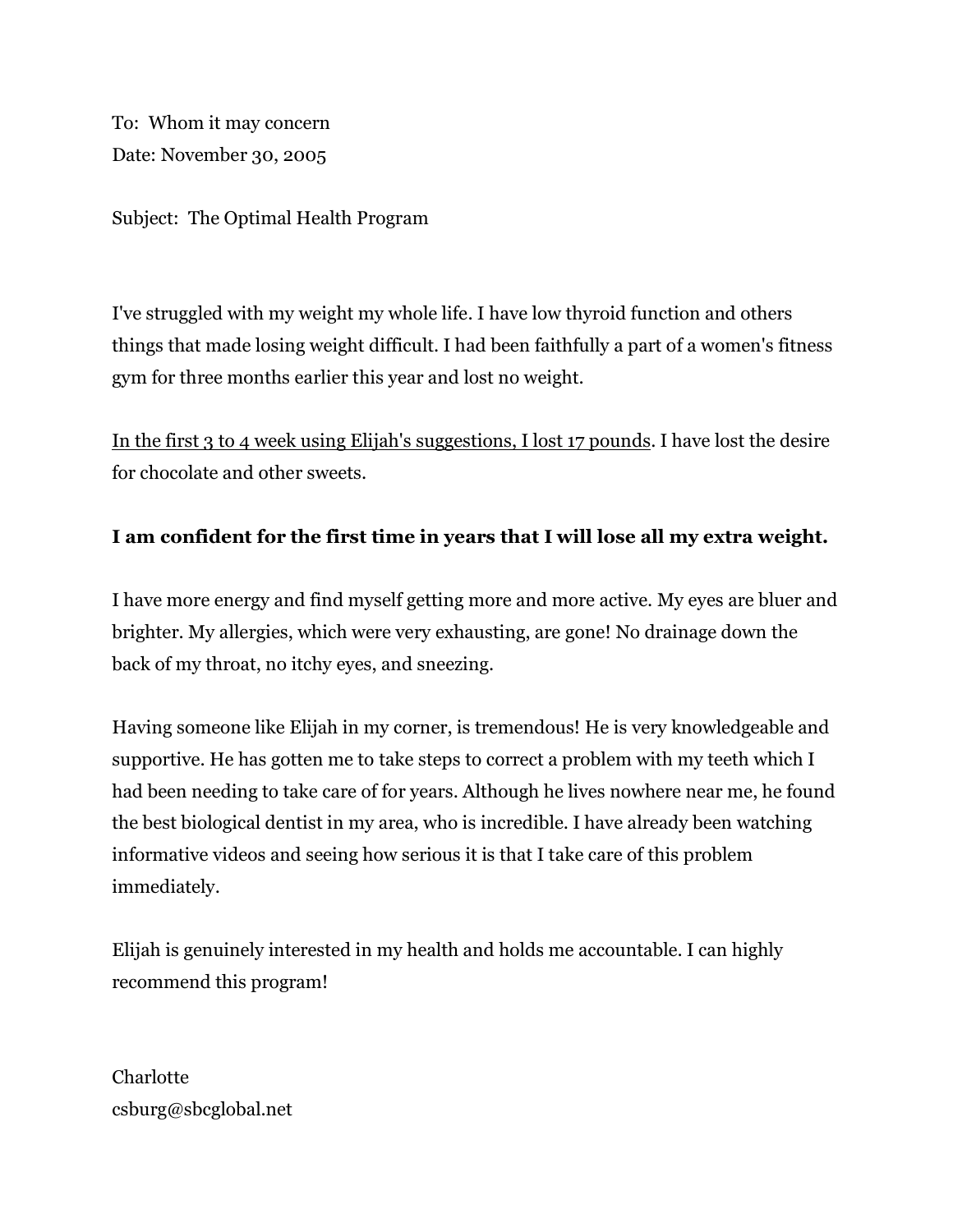

## **Katina BEFORE Elijah's health & wellness counseling...**

**She may be reached via e-mail by request thru the site below.**

**And after…**



**If you are interested in transforming your life and health, both INSIDE & OUT, in equally impressive ways visit: http://www.GodsBlessing.com**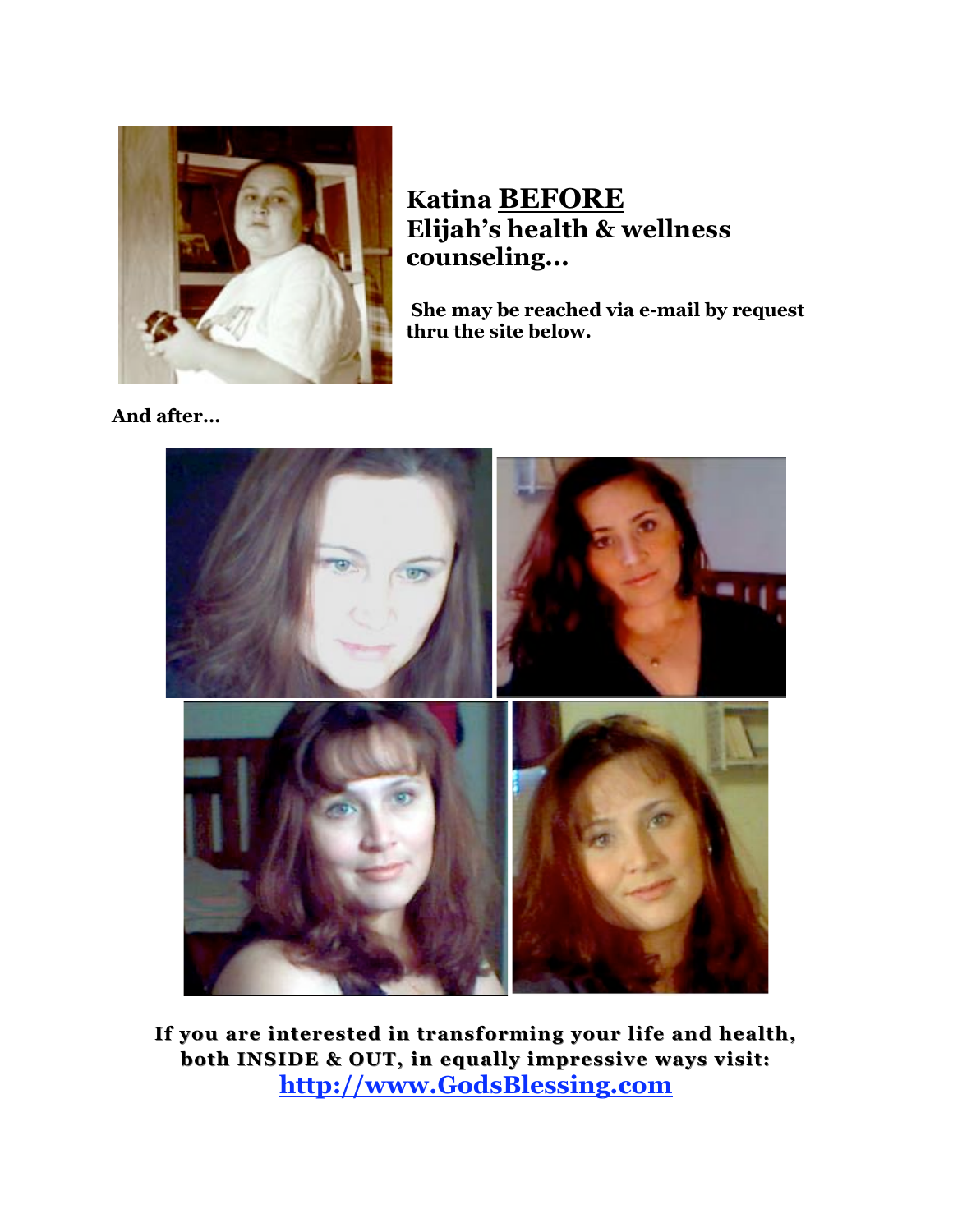

### People's Rx Wellness www.PeoplesWellnessCenter.com

Date: 2/15/13

To Whom It May Concern:

I would like to write my support for Mr. Elijah Hughes as a Wellness Consultant. We at People's have great strength due to the rich and diverse background of our consultants and their areas of training and expertise. With his strong combination of nutritional knowledge and practical herbal usage, I feel he holds a truly unique set of gifts that will be of great benefit to our customers. I have asked him on several occasions his opinion on various herbs, as his knowledge base has a uniqueness and practicality to it that has proved enlightening.

He would prove a valuable asset and member of our team, and I strongly encourage his consideration to join People's.

De VD Vet- (1 De, MOASCIPCON

Dr. N.D. Victor Carsrud, DC, MS, DABCI, DCBCN People's Wellness Center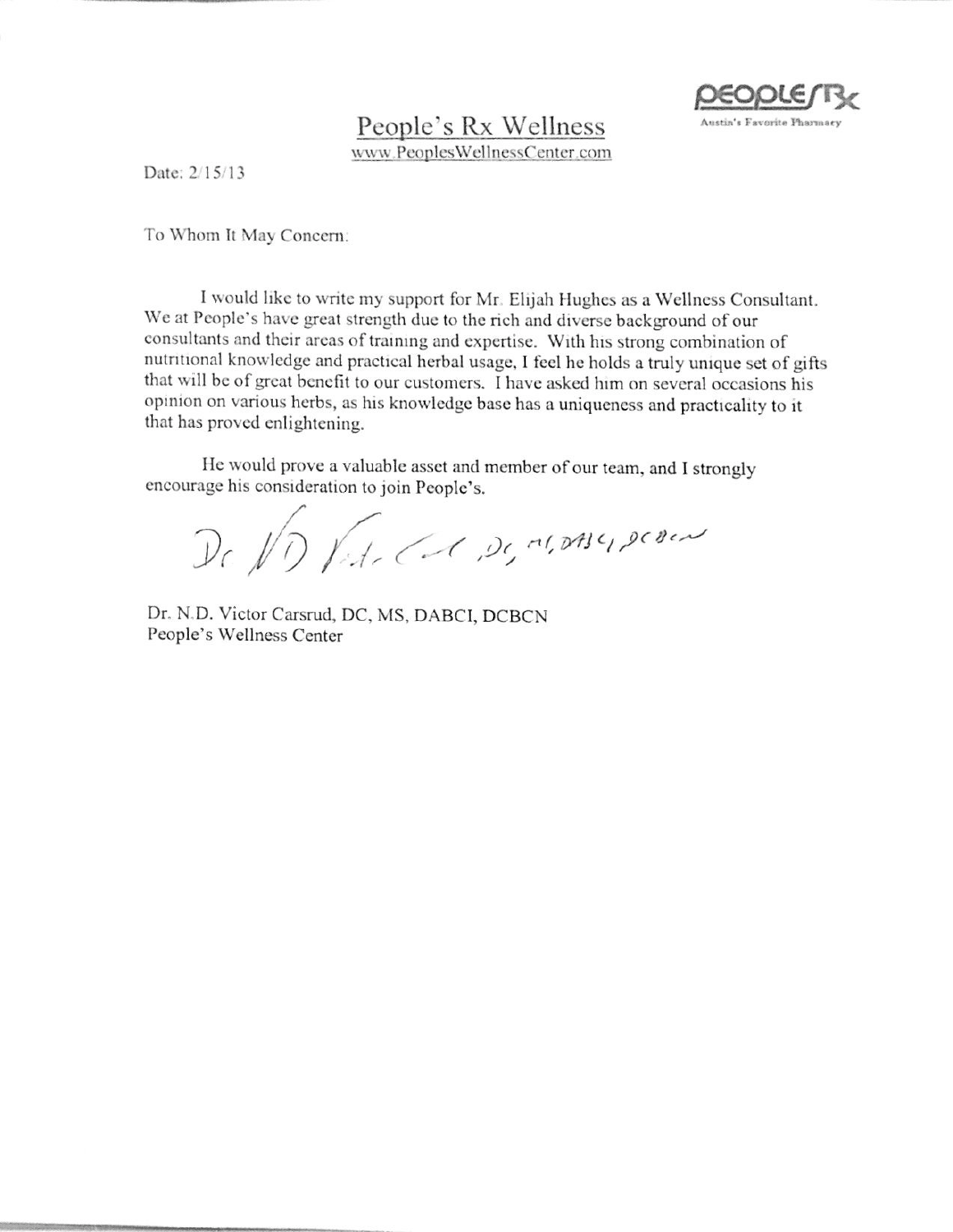#### **Letter of Recommendation for Elijah Hughes**

Date: March 25, 2013

From: Susan Dawson Cell: 518-xxx-xxxx Email: susandawson@usa.com

Elijah Hughes has dedicated his life to understanding the body, the mind and the Spirit of humankind. He possesses the knowledge of healing the body through natural sources. He adheres to the healing principles of the Universe; from our Earth.

I came to Elijah as a cancer patient who finally chose to leave the organized sickcare system of doctors, insurance companies, oncology centers and hospitals. For me and others like me, that is a lonely and scary place to be as we stand there with incisions, scars, prescription drug addictions, radiation burns and the ongoing body degeneration from radiation, only to mention a few problems. We bring this all to Elijah and he teaches his willing followers about our amazing bodies and how our natural choices can and do heal us. As this process brings about healing for his clients or customers, along with it comes our pride and confidence in making sound decisions for our good health. We are no longer at the effect of institutions telling us to do this or else…well, you will not survive.

Elijah is especially kind and calm when disseminating to an anxious learner. This character trait rarely exists today in our fast-paced society. Elijah brings down the noise level and confusion; he is calming and settling to those in crisis and in need. He most adeptly shares that knowledge with such compassion to those of us with broken bodies and broken spirits, with a display of the utmost respect for our conditions. Elijah is a gentle miracle worker.

If you are a prospective employer, I can only impart to you that Elijah will generate a new stream of loyal customers and enlighten and further educate the ones you already have. He brings his knowledge of healing the body naturally, the knowledge of both pharmaceutical and natural healing properties, the ability to inform the client, and the rationale to allow one to decide after choices have been presented. Elijah offers caring follow-up with his clientele. I know where I will bring my business and friend referrals if Elijah is my adviser…hopefully it will be at a PeoplesRX location!

Please feel free to contact me if you would like to speak further.

Sincerely,

Bassa Duwwon

Susan Dawson